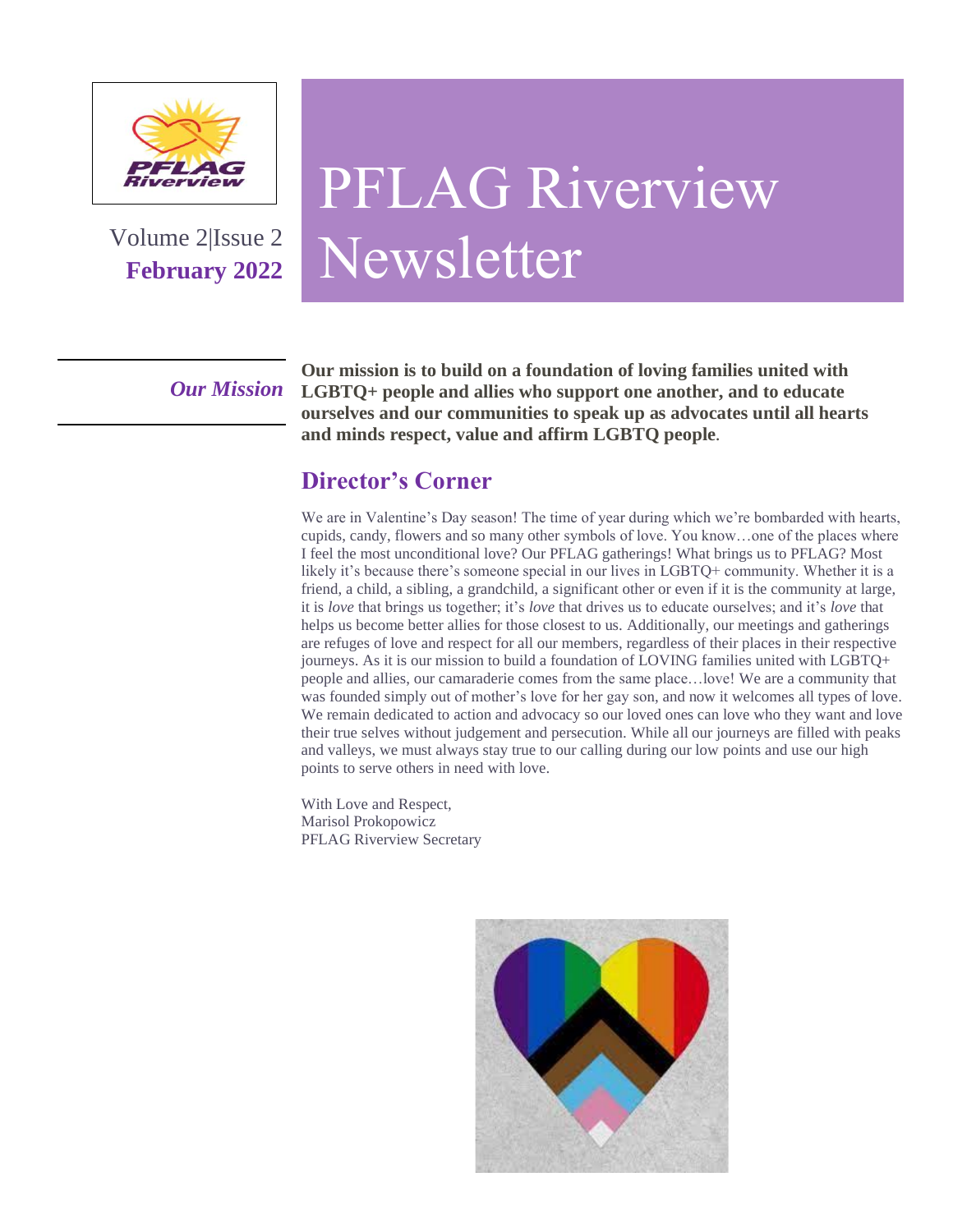#### *PFLAG Love Story Kimmi and Jackie*

Jackie and I met while working at Walt Disney World as interns. We had moved from out hometowns and were randomly placed at the stroller garage in Animal Kingdom. We became fast friends working lengthy shifts together until everybody around us told us we were clearly more than "just friends". Months later and just one day before out internship ended, we finally realized everybody was right. Jackie officially came out and told me she was falling in love with me. We knew it was meant we would have to try long distance as I stayed in Orlando and Jackie moved to North Carolina for school. We always joked though, that if we could fall in love wear blue shorts and hideous button downs while stacking strollers in awful hear, our love would be a lasting one. Sure, enough I eventually followed her to North Carolina where we got engaged. We have now been married for three years and have since moved to Florida. I never imagined leaving my home 2,000 miles away and falling in love. Our journey hasn't always been easy but loving each other certainly is. We always joke that we had a one all the millions chance" of meeting each other. Six years later and I still feel so lucky to have defied those odds.

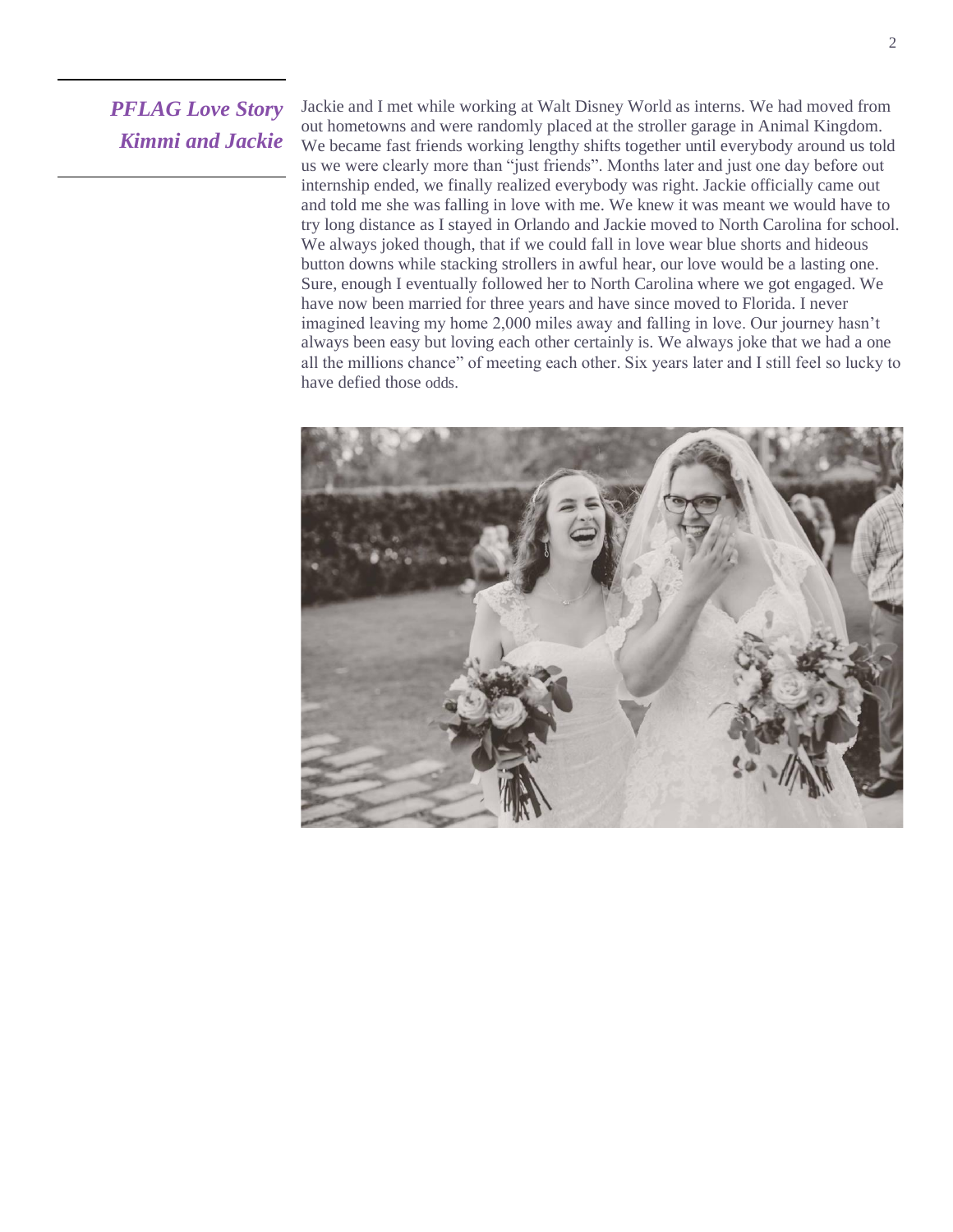#### **Upcoming Events**

**February 8 th 7pm**: PFLAG Connects Zoom Support



Jeannie Gainsburg is an award-winning educational trainer and consultant in the field of LGBTQ+ inclusion and effective allyship. Formerly the Education Director at the Out Alliance in Rochester, N.Y., she is now the founder of Savvy Ally Action and author of the book, The Savvy Ally: A Guide for Becoming a Skilled LGBTQ+ Advocate. Jeannie has a BA in psychology from Brown University and an MA in social work and social research from Bryn Mawr College. She was under the impression that a citation was the result of driving too fast until January of 2019, when she received one from the New York State Assembly for Distinguished Educational & Human Rights Services for her work in promoting LGBTQ+ rights and inclusion. Her encouraging, passionate, and warm-hearted approach will surely jumpstart even the most tentative ally. Visit her website and download free ally goodies at: [www.savvyallyaction.com](http://www.savvyallyaction.com/)

**February 10th 6:30pm**: Drag Queen Bingo at Center Place (Call Center Place 813-685-8888 to reserve your seat. Tickets are \$40)

**February 19th 10am:** Book Discussion at The Regent

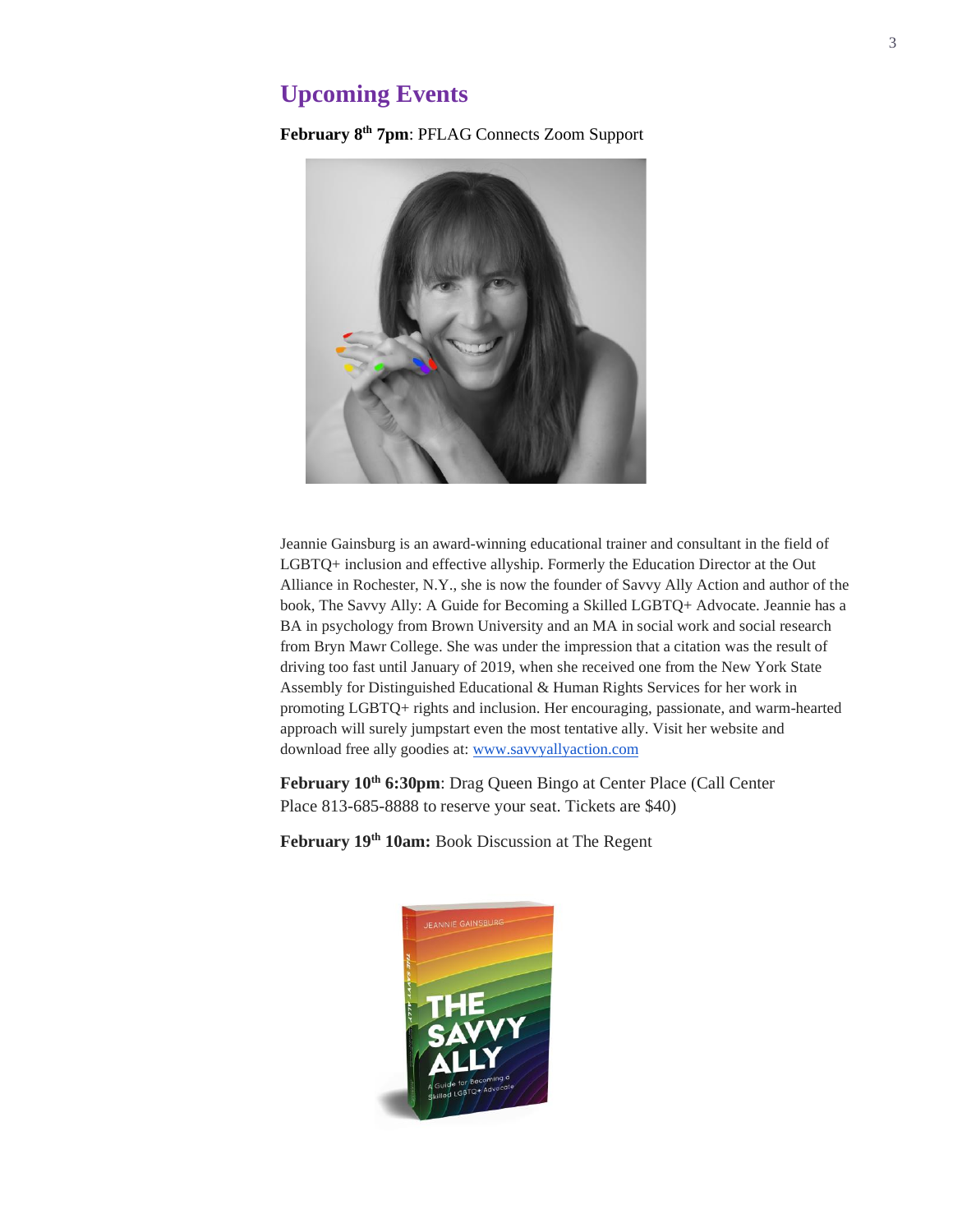Join us for a Book Discussion Saturday February 19<sup>th</sup> 10am-12pm. Grab a copy of The Savvy Ally a Guide for becoming a Skilled Ally & Advocate by Jeannie Gainsburg. Do your best to read & highlight what you can before we meet! You are welcome to join whether you finish the book or just the first chapter! We will share our takeaway  $\&$  enjoy some coffee & bagels on the gorgeous Venetian Terrace (weather permitting) at The Regent together! You may invite a friend!

**February 22nd 7pm:** PFLAG Connects In Person Support at The Regent

#### **Future Events**

**March 8th 7pm**: PFLAG Connects Zoom Support

**March 26th 3:30-6:30pm**: Tampa Pride

March with PFLAG Riverview at Tampa Pride's 7th Annual Diversity Parade!! Please rsvp on FB event page with the number of loved ones accompanying you! We will provide updates and important info here like a link for you to order your own parade t-shirt! The love & excitement experienced is truly life giving and life changing!

Order your Blue PFLAG Shirt to March in Tampa Pride. Tanks & ladies fit styles also available.

<https://www.redbubble.com/i/t-shirt/PFLAG-Logo-Shirt-by-IvanHintonTeoh/28759974.7H7A9>



**March 29th 7pm**: PFLAG Connects In person Support

**June 17<sup>th</sup> 7-11pm:** PFLAG Riverview is hosting a Youth Pride Prom at The Regent for all area youth classes 2022-2025. The theme is Wonderland!! If you would like to be involved, please contact Faith Moller.

> \*\*\*From time to time, we have special guests share on both zoon and in-person support meetings. Please feel free to email Faith at [Pflagriverviewfamily@gmail.com](mailto:Pflagriverviewfamily@gmail.com) to offer your suggestions for future topics of discussion. \*\*\*